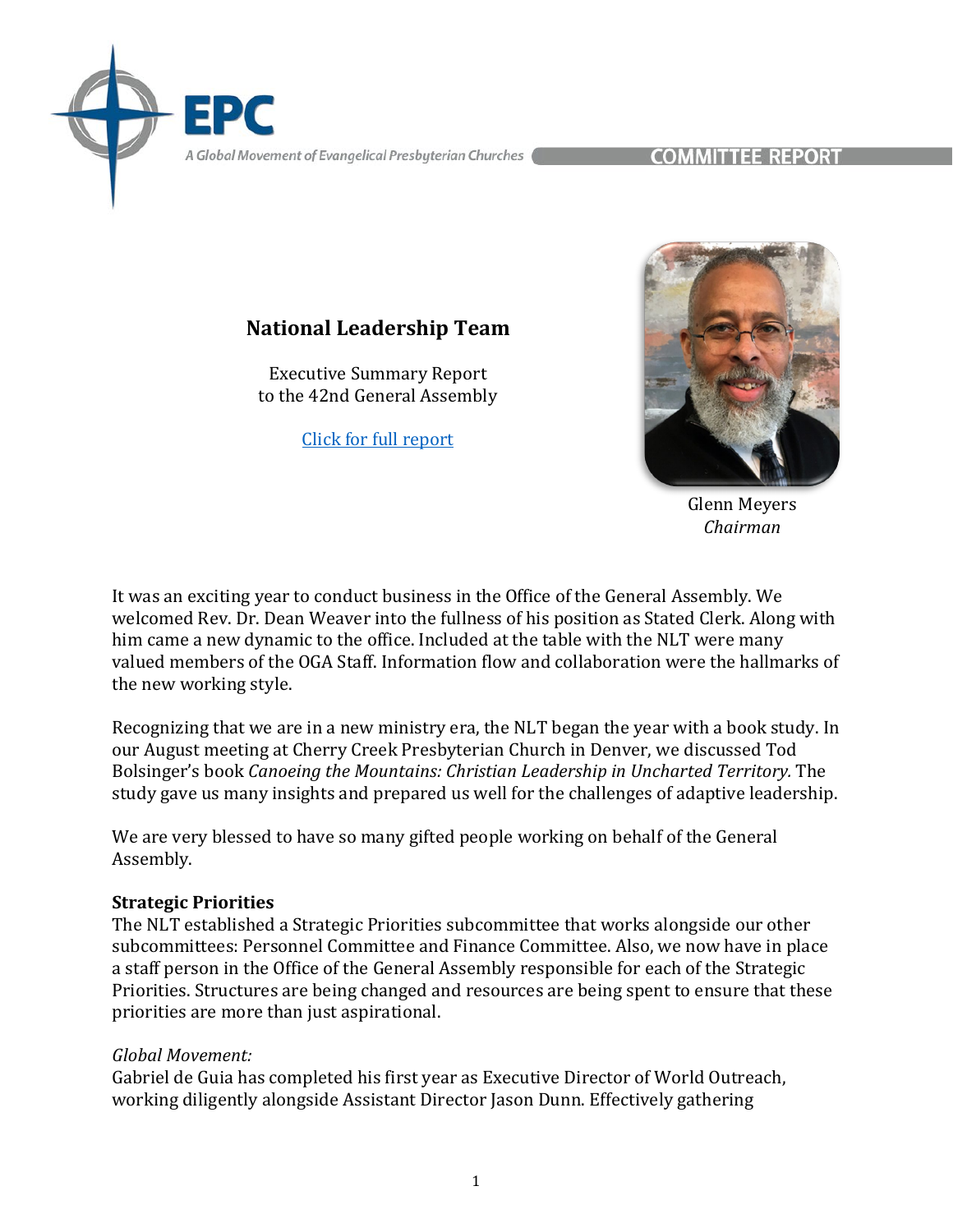information from the World Outreach organization, they have revised the World Outreach Master Plan. In addition to this, the Fraternal Relations Committee is making significant efforts to refresh their work. The NLT monitored their progress over the course of this last year. Thanks to their efforts the EPC is positioned nicely to advance the gospel around the world.

## *Effective Biblical Leadership:*

This year, work was begun by Assistant Clerk Jerry Iamurri and then concluded by Chief Collaborative Officer Michael Davis to bring us this year's Leadership Institute. Thank you to both of these men. Michael Davis, also new to his role, has been busy creating a culture of collaboration. The conversations he is facilitating and the best practices he is gathering should produce much fruit across the denomination. Pipelines and pathways to pastoral leadership are being discussed and decided. Pastor and spouse retreats were sponsored and held, along with other efforts made, to address the keeping and care of our pastors and their families. The NLT recognizes the breadth and importance of this Strategic Priority to the future of the EPC.

# *Transformation:*

Thanks to the passion and persistence of veteran leader Bob Stauffer in his new role as National Director of Church Health, a National Church Health team has been established. Cooperating with most Presbyteries, 14 Church Health Coordinators have been hired and the work of revitalizing our churches is being shared. In many conversations around the NLT table, valuable resources have been presented and reviewed. Among the most promising is the Three Circles tool for evangelism.

# *Multiplication:*

The other example of bringing the right people to the NLT table, Tom Ricks will soon assume his role as the National Director of Church Planting. Over the course of this past year the team has heard numerous updates from Tom. Planting opportunities are outpacing our ability to find planters. Coming out of a difficult time, our current church planters and planting efforts remain strong.

#### **Financial Matters**

The October and April meetings of the NLT are primarily focused on business and housekeeping. Strategic planning discussions that have happened in the other two meetings culminate in motions and recommendations. The Personnel Committee and the Finance Committee presented their work. We heard from OGA staff Marti Ratcliff (Human Resources Manager) and Pat Coelho (Chief Financial Officer). The budget was discussed and approved.

We were pleased, through special giving, to be able to help with disaster relief efforts both domestically and around the world. Internally our most pressing challenge is the funding of the future as we pursue our Strategic Priorities. This year, acting on the recommendations from the Giving Culture Study Committee, the NLT took the idea of switching "PMA" (Per Member Asking) to "POB" (Percentage of Budget) to each of our Presbyteries. Responding to information gathered in the fall presentations, it was decided that the "POB" would